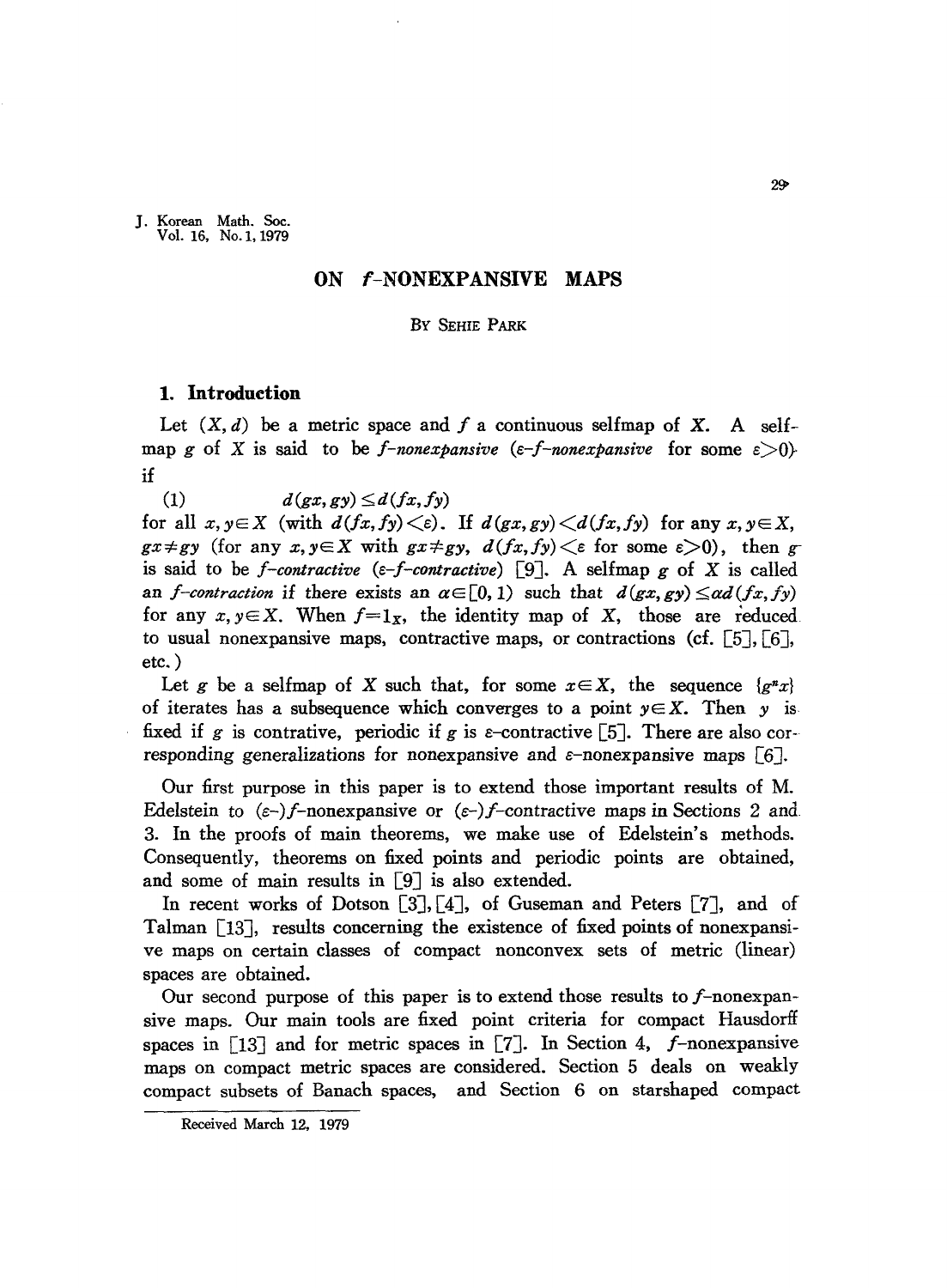subsets of metric linear spaces.

## 2. f-nonexpansive maps

Let f be a continuous selfmap of X. Given a point  $x_0 \in X$  and a map  $g: X \rightarrow X$  an *f-iteration* of  $x_0$  *under*  $g$  is sequence  ${f.x_n}$   $\underset{n=0}{\cong}$  given recursively by the rule  $fx_n = gx_{n-1}$  for  $n \ge 1$ . If  $gX \subset fX$  then every point of X has an f-iteration under  $g$  (not necessarily unique).

Given a selfmap *g* of *X*, a point  $y \in X$  is said to belong to the *g-closure* of X,  $y \in X_f^g$ , if there is a point  $\eta_0 \in X$  and an f-iteration  $\{f\eta_n\}_{n=0}^{\infty}$  of  $\eta_0$ such that a subsequence of  $\{f_{\eta_n}\}\$  converges to *y* (cf. [6]).

A sequence  ${x_n}_{n=0}^{\infty}$  in X is said to be *isometric* ( $\varepsilon$ -*isometric*) if  $d(x_m, x_n)$  $= d(x_{m+k}, x_{n+k})$  for all  $m, n, k = 0, 1, 2, \cdots$  (with  $d(x_m, x_n) \leq \epsilon$ ) [5]. A point  $x_0 \in X$  is said to *generate* an *f-isometric* ( $\varepsilon$ -*f-isometric*) *sequence under g* if there is an isometric ( $\varepsilon$ -isometric)  $f$ -iteration  $\{fx_n\}$  of  $x_0$  (cf. [6]).

Using those concepts we extend Edelstein's results in [6] as follows:

PROPOSITION 2.1. If  $g: X \to X$  is  $\varepsilon$ -f-nonexpansive and  $x_0 \in X$  with  $f x_0 \in$  $X_f$ <sup>g</sup>, then there exists an *f*-iteration  ${f_x_n}$  of  $x_0$  such that a subsequence  ${f_x}_{m,i}$ <sup> $\}$ </sup> $i=1$  *converges to*  $fx_0$ 

*Proof.* Since  $fx_0 \in X_f^g$ , there exists a point  $\eta_0 \in X$  and an *f*-iteration  $\{f\eta_n\}$ -of  $\eta_0$  such that  $fx_0=\lim_{i\to\infty}f\eta_{n_i}$  for some  $\{n_i\}$ . If  $f\eta_m=fx_0$  for some *m*, we have  $d(g\eta_m, gx_0) \leq d(f\eta_m, fx_0) = 0$  and, hence,  $g\eta_m = gx_0$ . Hence,  $\{f\eta_n\}_{n=m}^{\infty}$ is an f-iteration of  $x_0$ , by putting  $\eta_{m+k}=x_k$ ,  $k\geq 1$ , and  $\{m_j\}=\{n_i-m\}$ ,  $n_i > m$ , is a sequence satisfying  $\lim_{j\to\infty} f_{x_{mj}} = f_{x_0}$ . Otherwise, let  $\delta$  be a fixed number such that  $0 < \delta < \varepsilon$ . Then an  $i = i(\delta)$  exists so that

 $d(f_{x_0}, f_{\eta_{n_i+j}}) < \delta/4$  (j=0, 1, 2, …).

For such an *i* and for arbitrary  $k(k=1,2,\cdots)$  we have

$$
d(f_{\eta_{n_i}}, f_{\eta_{n_i+k}}) \leq d(f_{x_0}, f_{\eta_{n_i}}) + d(f_{x_0}, f_{\eta_{n_i+k}}) < \delta/2.
$$

Now for any f-iteration  $\{fx_n\}$  of  $x_0$ , we obtain from (2) for  $j=0$  and (1)

```
\delta/4 \geq d(fx_0, f\eta_{n_i}) \geq d(gx_0, g\eta_{n_i}) = d(fx_1, f\eta_{n_i+1})
```

$$
\geq d(fx_{n_{i+k}-n_{i}},\ f\eta_{n_{i+k}}).
$$

Hence

$$
d(fx_0, fx_{n_{i+1}-n_i}) \leq d(fx_0, \ f\eta_{n_i}) + d(f\eta_{n_i}, f\eta_{n_{i+1}}) + d(f\eta_{n_{i+1}}, \ fx_{n_{i+1}-n_i}) < \delta/4 + \delta/2 + \delta/4 = \delta.
$$

We put  $m_1=n_{i+1}-n_i$ . Suppose that  $m_1\leq m_2\leq \cdots \leq m_{j-1}$  are already defined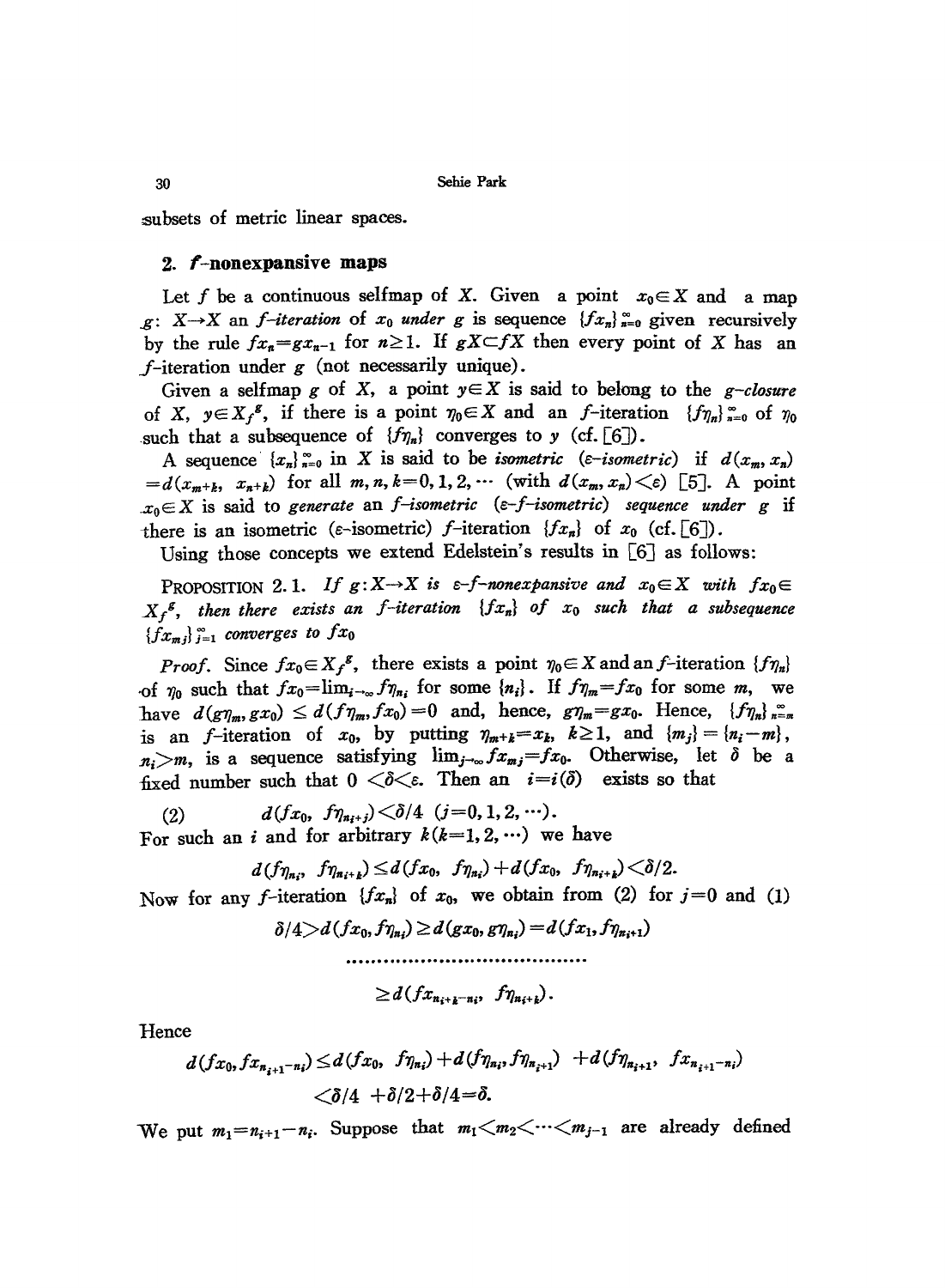#### On  $f$ -nonexpansive maps  $31$

and that

$$
d(fx_0, f\eta_{m_i}) \leq 1/2 \min \{d(fx_0, f\eta_m) \mid m=1, 2, \cdots, m_{i-1}\}, i=2, 3, \cdots, j-1.
$$

Then we choose  $m_j = n_{l+1} - n_l$  where *l* is chosen as to satisfy (2) with  $\delta$ replaced by  $1/2$  min  $\{d(fx_0, f\eta_m) | m=1, 2, \cdots, m_{i-1}\}$ . Now the sequence  $\{m_i\}$ so defined satisfies the requirements of the proposition.

THEOREM 2.2. If  $g: X \to X$  is  $\varepsilon$ -f-nonexpansive then each  $x_0 \in X$  with  $f_{x_0} \in$ *X* f <sup>g</sup> *generates an e-f-isometric sequence under* g.

*Proof.* Choose an f-iteration  $\{fx_n\}$  of  $x_0$  satisfying Proposition 2.1. Suppose there exist indices *m*, *n* and *k* such that  $d(f_{x_m}, f_{x_n}) \leq \varepsilon$  and

$$
\delta=d(fx_m,\ fx_n)-d(fx_{m+k},\ fx_{n+k})\neq 0.
$$

Then we have

(3) 
$$
d(fx_m, fx_n) - d(fx_{m+l}, fx_{n+l}) \ge \delta > 0 \quad (l \ge k)
$$

for

$$
\varepsilon > d(fx_m, fx_n) \geq d(gx_m, gx_n) = d(fx_{m+1}, fx_{n+1})
$$
  
.................

 $\geq d(fx_{m+l}, fx_{n+l}).$ 

Also from (1) and Proposition 2. 1 it follows that for some *{nj}* and all *1*

$$
\lim_{j\to\infty} f(x_l)_{nj} = \lim_{j\to\infty} fx_{nj+l} = fx_l.
$$

Hence positive integer *i* exists such that  $j \ge i$  implies

$$
d(fx_{m+nj}, fx_m) < \delta/2
$$
 and  $d(fx_{n+nj}, fx_n) < \delta/2$ .

However,

$$
d(f_{x_m}, f_{x_n}) \leq d(f_{x_m}, f_{x_{m+n_j}}) + d(f_{x_{m+n_j}}, f_{x_{n+n_j}}) + d(f_{x_{n+n_j}}, f_{x_n}) < \delta/2 + d(f_{x_{m+n_j}}, f_{x_{n+n_j}}) + \delta/2,
$$

which contadicts to (3) for  $n_i \ge \max(n_i, k)$ . This shows that  $\delta = 0$  and our proof is complete.

As an immediate consequence of Theorem 2.2, we obtain the corresponding statement concerning f-nonexpansive maps.

THEOREM 2.3. If  $g: X \rightarrow X$  is *f*-nonexpansive then each  $x \in X$  with  $fx \in Y$ *X*f <sup>g</sup> *generates an f-isometric sequence under* g.

In case  $f = 1_x$  Theorems 2.2 and 2.3 are reduced to results of Edelstein  $\lceil 6 \rceil$ .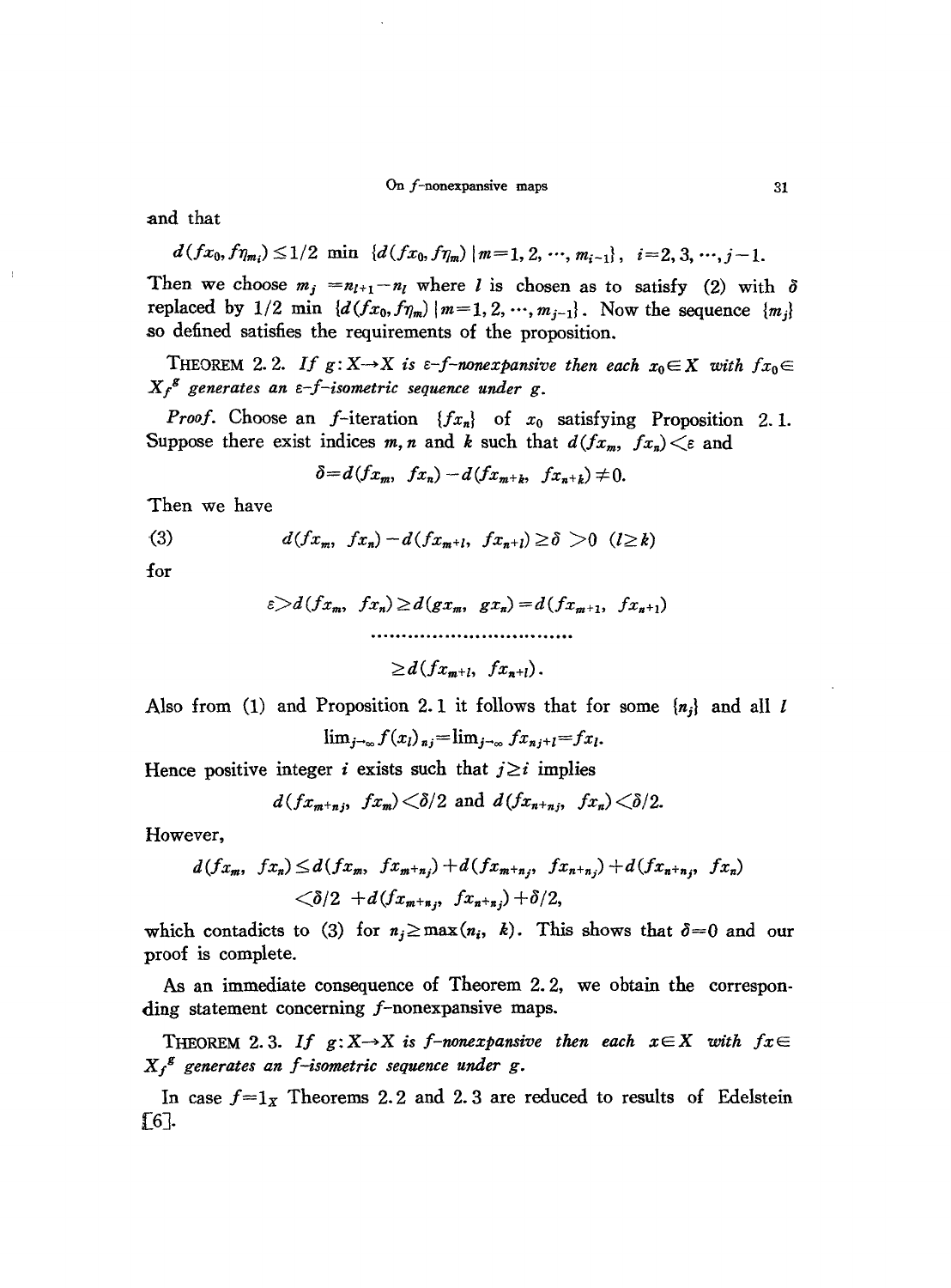## 3. f-contractive maps

In this section, we consider some applications to  $f$ -contractive maps. We need the following.

LEMMA 3.1.  $([9]$ , *Lemma 2.1) Let*  $f$  *and*  $g$  *be commuting selfmaps of a metric space* X. If  $g^N$  *is f*-contractive for some *integer*  $N>0$  *and*  $f$ ,  $g^N$  *have a coincidence*  $\zeta \in X$ , *then*  $f\zeta$  *is the unique common fixed point of f and* g.

LEMMA 3.2. Let  $f$  be a continuous selfmap of a metric space  $X$ ,  $g: X \rightarrow X$ , *and*  $g^N$  *be f*-contractive for some integer  $N>0$ . Then *f* and  $g^N$  have a *coincidence*  $x_0 \in X$  *iff*  $x_0$  *generates* an *f*-isometric *sequence under*  $g^N$ .

*Proof.* Suppose  $fx_0 = g^Nx_0$  for some  $x_0 \in X$ . Then there is an f-iteration  ${f x_n}_{n=0}^{\infty}$  of  $x_0$  under  $g^N$  such that  $x_n=x_0$  for all *n*. It is readily seen that  ${f_x}_n$  is an *f*-isometric sequence.

Conversely, if  $x_0 \in X$  generates an *f*-isometric sequence  $\{fx_n\}_{n=0}^{\infty}$ , then d'  $(f_{x_0}, f_{x_1}) = d(f_{x_1}, f_{x_2})$ . Suppose  $g^N x_0 = f_{x_1} \neq f_{x_2} = g^N x_1$ . Then

 $d(fx_1, fx_2) = d(g^Nx_0, g^Nx_1) \leq d(fx_0, fx_1),$ 

which is a contradiction. Hence we have  $fx_1 = fx_2$ , which implies  $fx_0 =$  $g^N x_0$ .

THEOREM 3. 3. *A continuous selfmap f 0/ a metric space* X *has a fixed point iff* there is a map  $g: X \to X$  commuting with f such that  $g^N$  is f-contractive for some  $N>0$  and there is a point  $x_0 \in X$  generating an *f*-isometric sequence under*gN. Indeed, I and g have a unique common fixed point Ixo.*

*Proof.* Suppose that  $f\eta = \eta$  for some  $\eta \in X$ . Define  $g: X \rightarrow X$  by  $gx = \eta$  for all  $x \in X$ . Then the necessity follows trivially. The converse follows from Lemmas 3. 1 and 3. 2.

From Theorems 2.3 and 3.3, we have

COROLLARY 3. 4. *A continuous sel/map I 01* X *has a fixed point iff there is a* map  $g: X \rightarrow X$  *commuting with f such that*  $g^N$  *is f*-*contractive for some*  $N > 0$ and  $X_f^{gN} \neq \phi$ . Indeed,  $\eta \in X_f^{gN}$  is a unique common fixed point of f and g.

In case  $f=1_x$ , Corollary 3.4 implies that a point of  $X^g=X_{1_x}$ <sup>g</sup> is fixed under  $g$  if  $g$  is contractive [5]. Furthermore, Theorem 3.5 and Corollaries. 3. 6, 3. 7, 3. 8 of [9J follow from Corollary 3.4. Note that Corollary 3. 8 of [9] generalizes results of Rakotch [10], of Boyd-Wong [2], and of Jungck [8J.

Suppose  $g^N X \subset fX$  in Corollary 3.4. Since  $X_f^{g^N} \neq \phi$  for a compact space. X, we have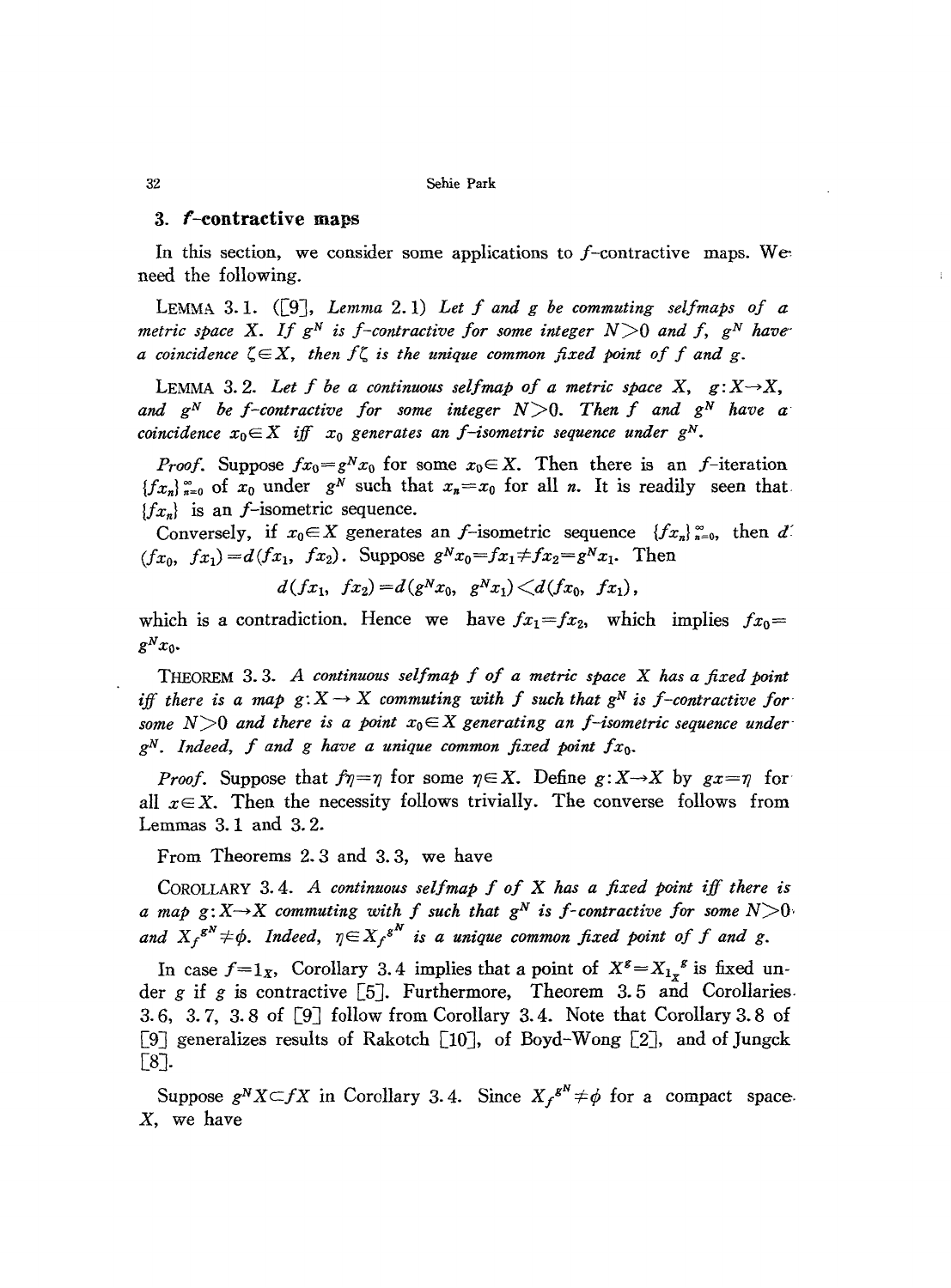COROLLARY 3. 5 *A continMUS selfmap f of a compact metric space* X *has a fixed point iff there is a map*  $g: X \rightarrow X$  *commuting with f such that*  $g^N$  *is fcontractive* for some  $N>0$  and  $g<sup>N</sup>X\subset fX$ . Indeed, f and g have a unique *..common fixed point.*

Theorem 3.4 of  $\lceil 9 \rceil$  is a consequence of Corollary 3.5.

Note that Corollaries 3.4 and 3. 5 also follow from Theorem 2. 2 and 'Corollary 2. 3 of [9J.

For an  $\varepsilon$ -f-contractive map we have the following.

THEOREM 3.6. Let *f* be a continuous selfmap of X. If  $g: X \rightarrow X$  is  $\varepsilon$ -*fcontractive, then for any*  $x_0 \in X$  *with*  $fx_0 \in X_f^g$  *there exists an f-iteration*  ${f_x}_n$ ,  $\sum_{i=0}^\infty$  *of*  $x_0$  *and an integer*  $j>0$  *such that*  $fx_0=f_x$ .

*Proof.* Since *g* is  $\varepsilon$ -f-nonexpansive, by Proposition 2.1,  $x_0$  has an  $f$ iteration  ${f_x_n}$  such that there exist *i,*  $j>0$  satisfying  $d(f_{x_0}, f_{x_i}) \leq \varepsilon/2$ ,  $d(fx_0, fx_{i+j}) \leq \varepsilon/2$ . Note that  ${fx_n}$  is  $\varepsilon$ -*f*-isometric from the proof of Theorem 2. 2. Since

$$
d(fx_i, fx_{i+j}) \leq d(fx_0, fx_{i+j}) \leq \varepsilon
$$

we have

$$
d(fx_i, fx_{i+j}) = d(fx_{i+1}, fx_{i+j+1}).
$$

'Suppose  $fx_i \neq fx_{i+j}$ . Since g is  $\varepsilon$ -f-contractive, we have

$$
d(f_{x_{i+1}}, f_{x_{i+j+1}}) = d(g_{x_i}, g_{x_{i+j}}) \langle d(f_{x_i}, f_{x_{i+j}}),
$$

which is a contradiction. Therefore we have  $d(fx_i, fx_{i+j}) = 0 \leq \varepsilon$  and, hence,  $d(fx_0, fx_j) = d(fx_i, fx_{i+j}) = 0.$ 

Theorem 3.6 generalizes the fact that if g is  $\varepsilon$ -contractive and  $x \in X^g$ then  $x$  is a periodic point of  $g$  [5].

## 4. f-nonexpansive maps of eompact metric spaces

We adopt the following modification of the main theorem of Talman  $\lceil 13 \rceil$ .

THEOREM 4. 1. *A continuous selfmap g of a compact Hausdoff space* <sup>X</sup> *has* <sup>4</sup> *fixed point iff there is a family* a *of selfmaps of* X *satisfying*

- (i)  $1_x$  *is in the uniform closure of*  $\mathcal{F}$ *, and*
- (ii)  $gh$  or  $hg$  has a fixed point in x for each  $h$  in  $\mathcal{F}$ .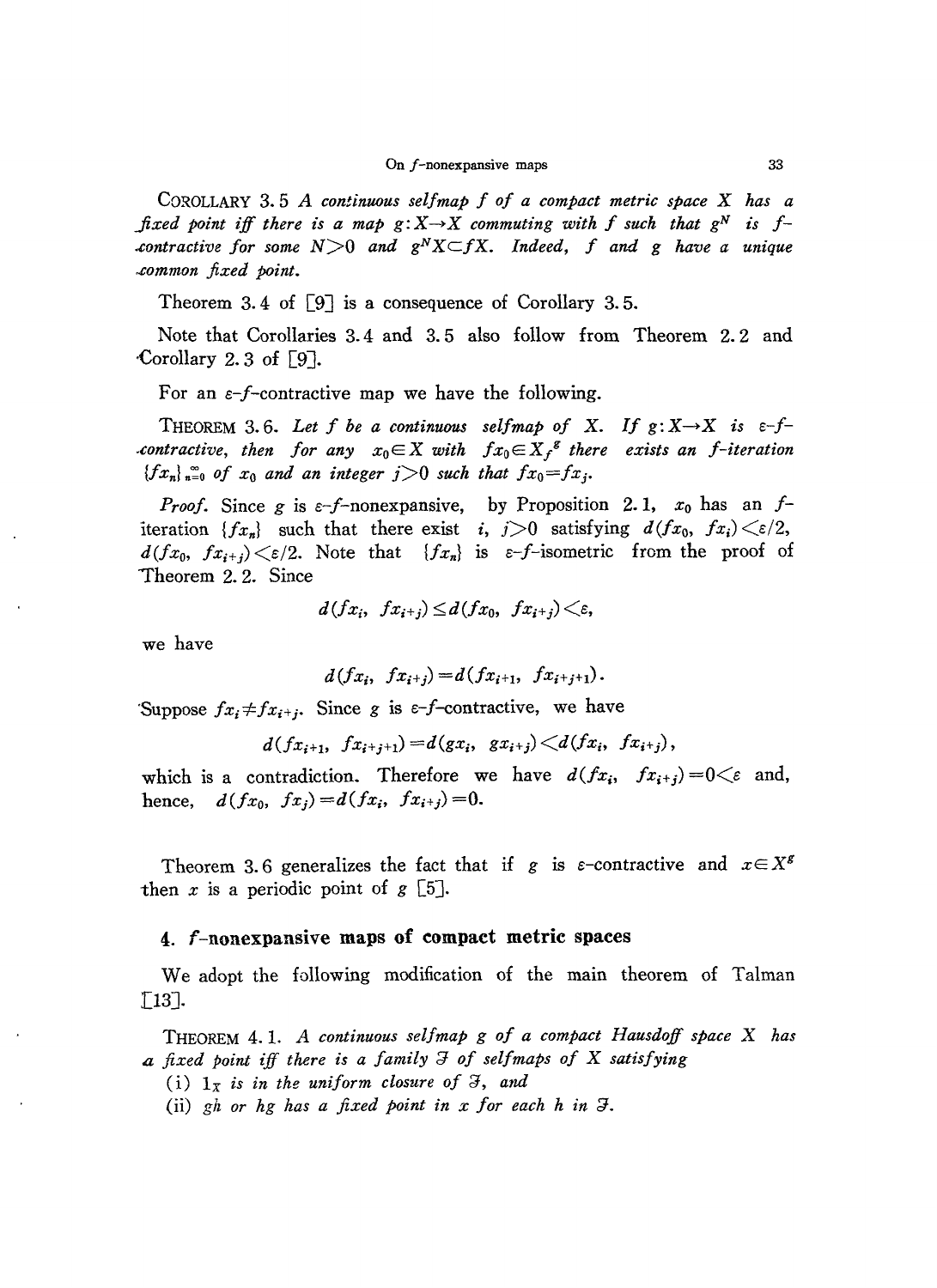*Proof.* If g has a fixed point, then  $\mathcal{F} = \{1_x\}$  satisfies [(i) and (ii). For the converse, simply follow the proof of Theorem 1 of [13J.

COROLLARY 4. 2. *A continuous selfmap* <sup>g</sup> *of a compact Hausdorff space* <sup>X</sup> *has a fixed point* ijf *there is an equicontinuous family* :;} *of selfmaps 0/* X *satisfying*

(i)  $1_x$  *is in the pointwise closure of*  $\mathcal{F}$ *, and* 

(ii)  $gh$  or  $hg$  has a fixed point in X for each  $h$  in  $\Im$ .

Note that Guseman and Peters [7] essentially obtained Theorem 4. 1 and Corollary 4. 2 for compact metric spaces and also gave examples which show that certain hypothesis of 4. 1 and 4. 2 can not be relaxed.

They also obtained the following result  $[7]$  as a generalization of Smart's. result [12J.

COROLLARY 4. 3. *If the identity map of <sup>a</sup> compact metric space* <sup>X</sup> *is the-Paintwise limit of contractive selfmaps of* X, *then each nonexpansive selfmap. of* X *has a fixed point point.*

Now we have the following main result in this section.

THEOREM 4.4. *Let* X *be a compact metric space and f a continuous selfmap of* X. *If* Ix *is the pointwise limt of contractive selfmaps of* <sup>X</sup> *commuting with f, then each f-nonexpansive sel/map* <sup>g</sup> *of* X *commuting with* / *has a fixeil point.*

*Proof.* Let  $\{h_n\}$  be a sequence of contractive selfmaps X which commute with f. By a result of Edeltein  $\lceil 5 \rceil$  or Corollary 3.4, each  $h_n$  has a unique fixed point  $x_n$  in X. Moreover,  $hx_n=x_n$  implies  $fh_nx=fx_n=h_nfx_n$ , and hence we have  $fx_n = x_n$ . Therefore the set F of fixed points of f in X is nonempty, and by the continuity of  $f$ , also compact. If  $g$  is  $f$ -nonexpansive and commutes with  $f$ , it is immediate that  $g$  maps  $F$  into itself and  $g$  is nonexpansive on  $F$ . New by applying Corollary 4.3 to  $F$  we obtain our result.

In case  $f=1_x$  theorem 4.4 is reduced to Corollary 4.3, and hence they are equivalent.

COROLLARY 4. 5. *Let* X *be a compact metric space and f a continuouS' selfmap* of X. Suppose there is a map  $F: X \times [0, 1] \rightarrow X$  which satisfies

(1)  $\lim_{t \to 1} F(x, t) = x$  *for any*  $x \in X$ ,

(2)  $d(F(x,t), F(y,t)) \leq d(x,y)$  *for any*  $x, y \in X$ ,  $x \neq y$ , and any  $t \in [0,1)$ , *and*

(3)  $F(fx, t) = fF(x, t)$  *for each*  $x \in X$ ,  $t \in [0, 1)$ .

*Then each f-nonexpansive sel/map of* X *commuting with* / *has a fixed point.*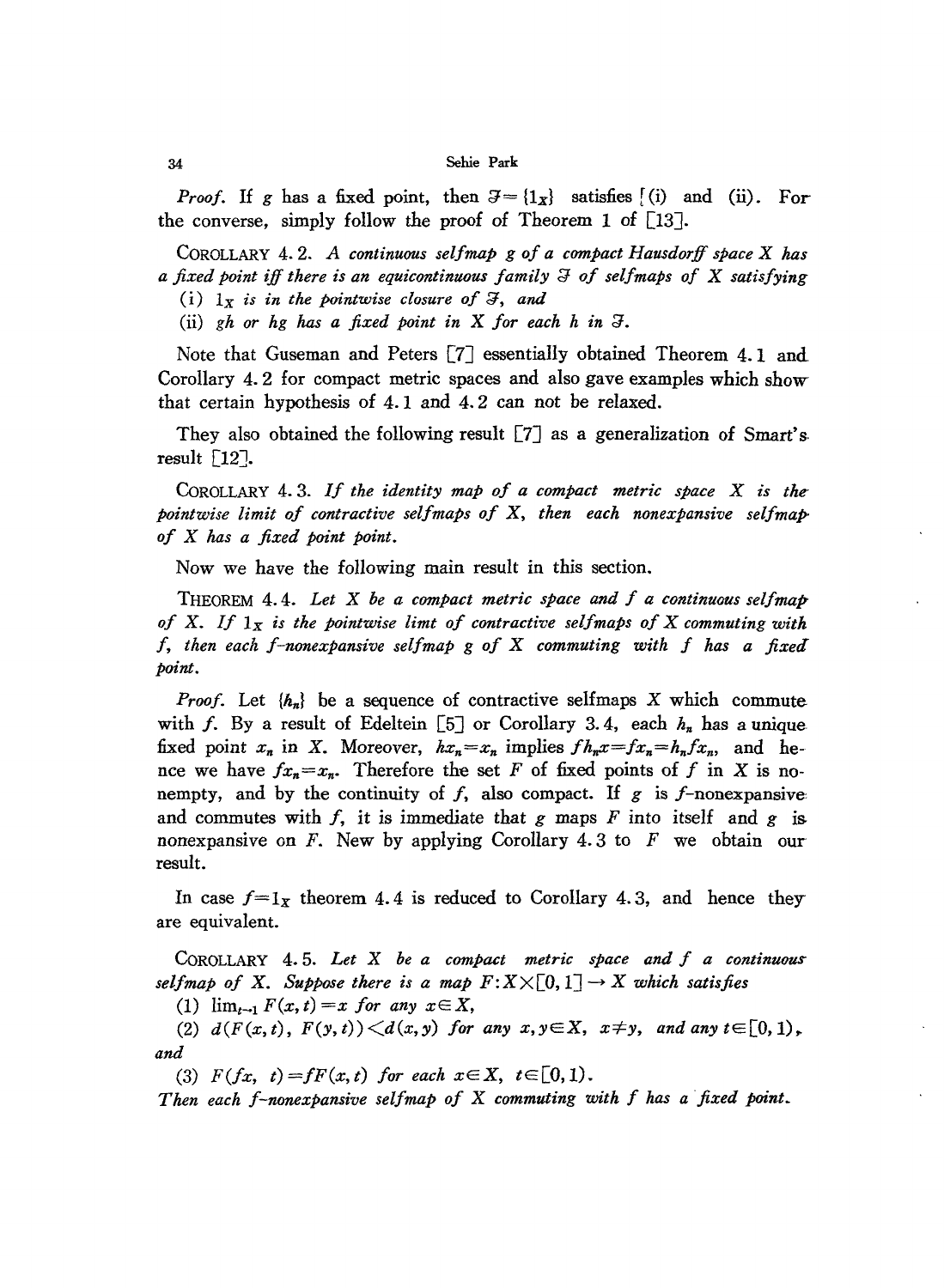*Proof.* By (1),  $1_x$  is in the pointwise closure of  $\mathcal{J} = \{h_t\}$  where  $t \in [0, 1)$ and  $h_t = F(\cdot, t)$ . By (2)  $h_t$  is contractive for any  $t \in [0, 1)$ , and by (3)  $h_t$ commutes with f. Therefore, by Theorem 4. 4 our proof is complete.

Note that in case  $f=1_x$ , Corollary 4.5 is reduced to a result of Guseman -Peters [7J and extend results in Talman [I3J and Dotson [3J, [4J.

A metric space X is called an *S-space* if there exists an  $x_0 \in X$  such that for every  $t \in (0, 1)$  there is a contractive selfmap  $h_t$  of X satisfying

$$
d(h_t x, x) \le (1-t) d(x_0, x)
$$

for every  $x \in X$  [1].

THEOREM 4.6. *Let f be a continuous selfmap of a compact S-space* <sup>X</sup> *such that htf=fht• Then any f-nonexpansive selfmp of* X *which commutes with* f *has a fixed point.*

*Proof.* Note that  $\mathcal{J} = \{h_t | t \in (0, 1)\}\$ is a net which converges to  $1_x$  when (0,1) is equipped with its usual order. Now our result follows from Theorem 4.4.

In case  $f = 1<sub>x</sub>$  Theorem4. 6 is reduced to a result of Baron and Matkowski [lJ.

### *5.* f -nonexpansive **maps on weakly compact** sets

In this section we consider f-nonexpansive maps on weakly compact subsets of a Banach space. We need the following result of Jungck  $\lceil 8 \rceil$  or Corollary 3. 4.

LEMMA 5. 1. A *continuous selfmap* f *of a complete metric space* X *has a fixed point iff* there is an *f*-contraction  $g: X \rightarrow X$  commuting with *f* such that *g*  $X \subseteq fX$ . Indeed,  $f$  and  $g$  have a unigue common fixed point.

THEOREM 5.2. *Let* X *be a weakly compact subset of a Banach space, and f a continuous selfmap of* X. Suppose there *is a map*  $F:X\times[0,1]\to X$  *which satisfies*

(1)  $\lim_{t\to 1} F(x,t) = x$  *for each*  $x \in X$ ,

(2) *there is* a *selfmap*  $\phi$  *of* (0, 1) *such that for every*  $x, y \in X$  *and for every*  $t \in (0,1)$ , *we have* 

$$
||F(x,t)-F(y,t)|| \leq \phi(t) ||x-y||, \text{ and}
$$

(3)  $F(fx, t) = fF(x, t)$  for every  $x \in X$ ,  $t \in (0, 1)$ .

*Then* each *f*-nonexpansive map  $g: X \rightarrow X$  commuting with f such that  $gX \subseteq fX$ *has a fixed point.*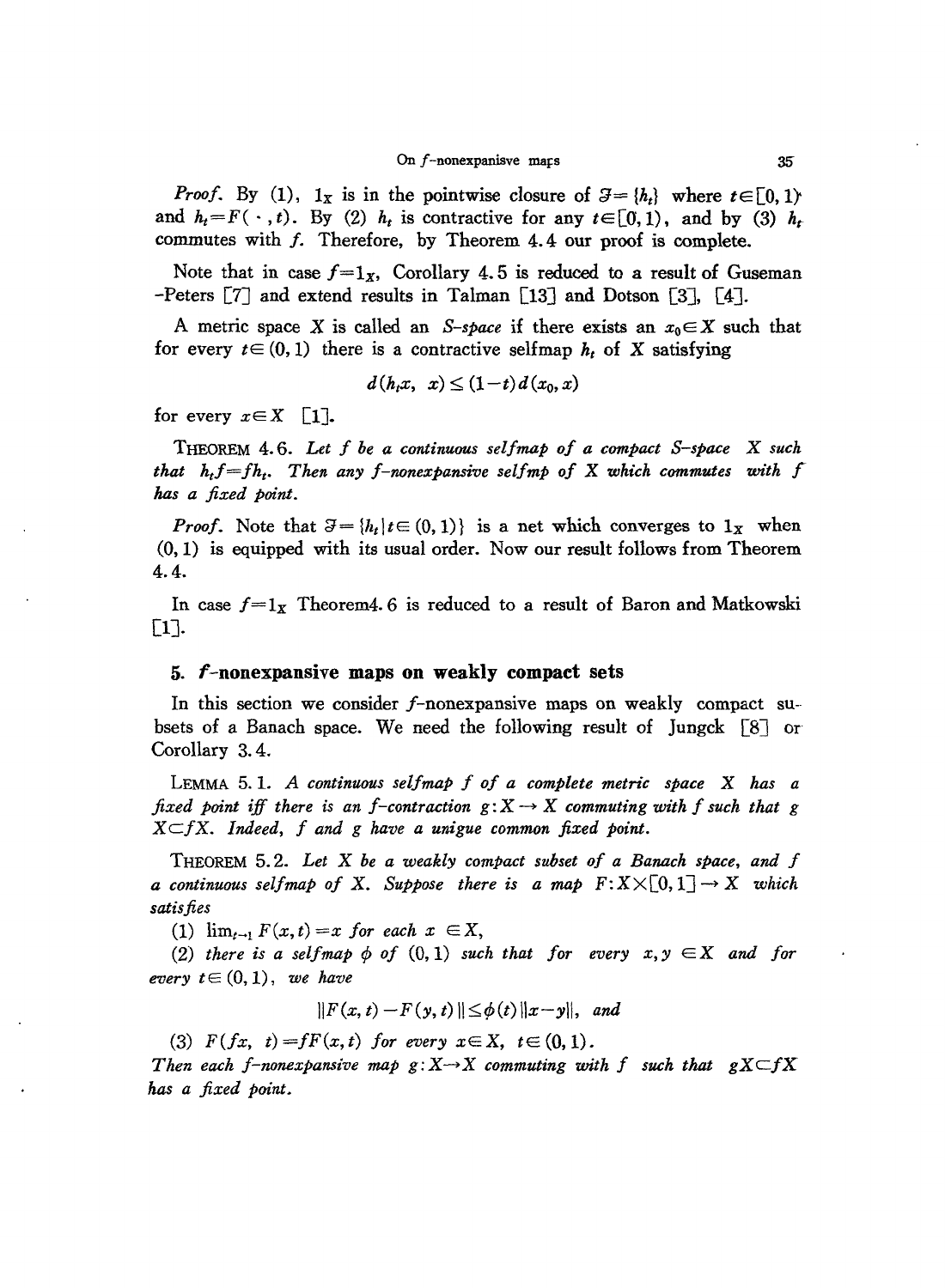*Proof.* For each  $n=1,2,\dots$ , let  $t_n=n/(n+1)$  and define  $h_n=F(\cdot,t)$ . Then  $h_n$  converges uniformly to  $1_x$ . In view of Theorem 4.1, it suffices to show that  $gh_n$  has a fixed point for any *n*. For any  $x, y \in X$ , we have

$$
||g(h_nx)-g(h_ny)|| \leq ||f(h_nx)-f(h_ny)|| = ||h_n(fx)-h_n(fy)|| \leq \phi(t_n)||fx-fy||.
$$

Since  $\phi(t_n) \leq 1$  for every *n*,  $gh_n$  is an *f*-contraction on X relative to the norm. But X is weakly compact, hence norm closed, and hence norm complete. Since  $gh_n$  commutes with f and  $gh_nX\subset fX$ ,  $gh_n$  has a fixed point by Lemma 5.1.

In case  $f=1^x$ , 5.2 is reduced to results of Dotson [3], [4] and of Talman [13J.

## 6. f-nonexpansive **maps on** starshaped sets

Let E be a metric linear space with translation invariant metric  $d \in [11]$ . A subset *X* of *E* is said to be *starshaped* if there exists  $x_0 \in X$  such that *tx*+ $(1-t)x_0 \in X$  for every  $t \in [0,1]$ ,  $x \in X$ . Let  $\theta$  denote the zero element of E. A metric d for E is said to be strictly monotone if  $d(\theta, tx) \leq d(\theta, x)$ for every  $x \neq \theta$  and  $t \in [0, 1)$ .

THEOREM 6. 1. *Let* E *he a metric linear space with strictly monotone metric ·d. Let* X *he a compact subset of* E *starshaped at* xoE X *and f a continuous selfmap* of X *satisfying*  $f(tx+(1-t)x_0)=tfx+(1-t)x_0$  *for* any  $x \in X$  and *tE[O,* 1). *Then every f-nonexpansive selfmap of* X *which commutes with* / *has ·a fixed polnt.*

*Proof.* Define a map  $F: X \times [0, 1] \rightarrow X$  by  $F(x, t) = tx + (1-t)x_0$ . Then for each  $x \in X$ ,  $\lim_{t \to 1} F(x, t) = x$  and  $F(fx, t) = tfx + (1-t)x_0 = fF(x, t)$  for each  $x \in X$ ,  $t \in [0, 1)$ . Given  $x, y \in X$ ,  $x \neq y$ , and  $t \in [0, 1)$ , we have

$$
d(F(x, t), F(y, t)) = d(tx, ty) = d(\theta, t(x-y)) < d(\theta, x-y) = d(x, y).
$$

Therefore, from Corollary 4. 5 our proof is complete.

A *p-norm*  $(0 \le p \le 1)$  on a linear space E is a nonnegative function  $\parallel \ \parallel$ on  $X \times X$  which satisfies  $||x|| = 0$  iff  $x = \theta$ ,  $||x+y|| \le ||x|| + ||y||$ ,  $||\lambda x|| = |\lambda|^p ||x||$ for each  $x, y \in X$  and each scalar  $\lambda$ . Since each  $p$ -norm generates a translation invariant metric  $d(x, y) = ||x - y||$  which is strictly monotone, we have the following from 6. 1.

COROLLARY 6.2. *Let* E *be a p-normed space,* X *a compact subset of* E *starshaped at*  $x_0 \in X$ , *and f a continuous selfmap of X satisfying* 

36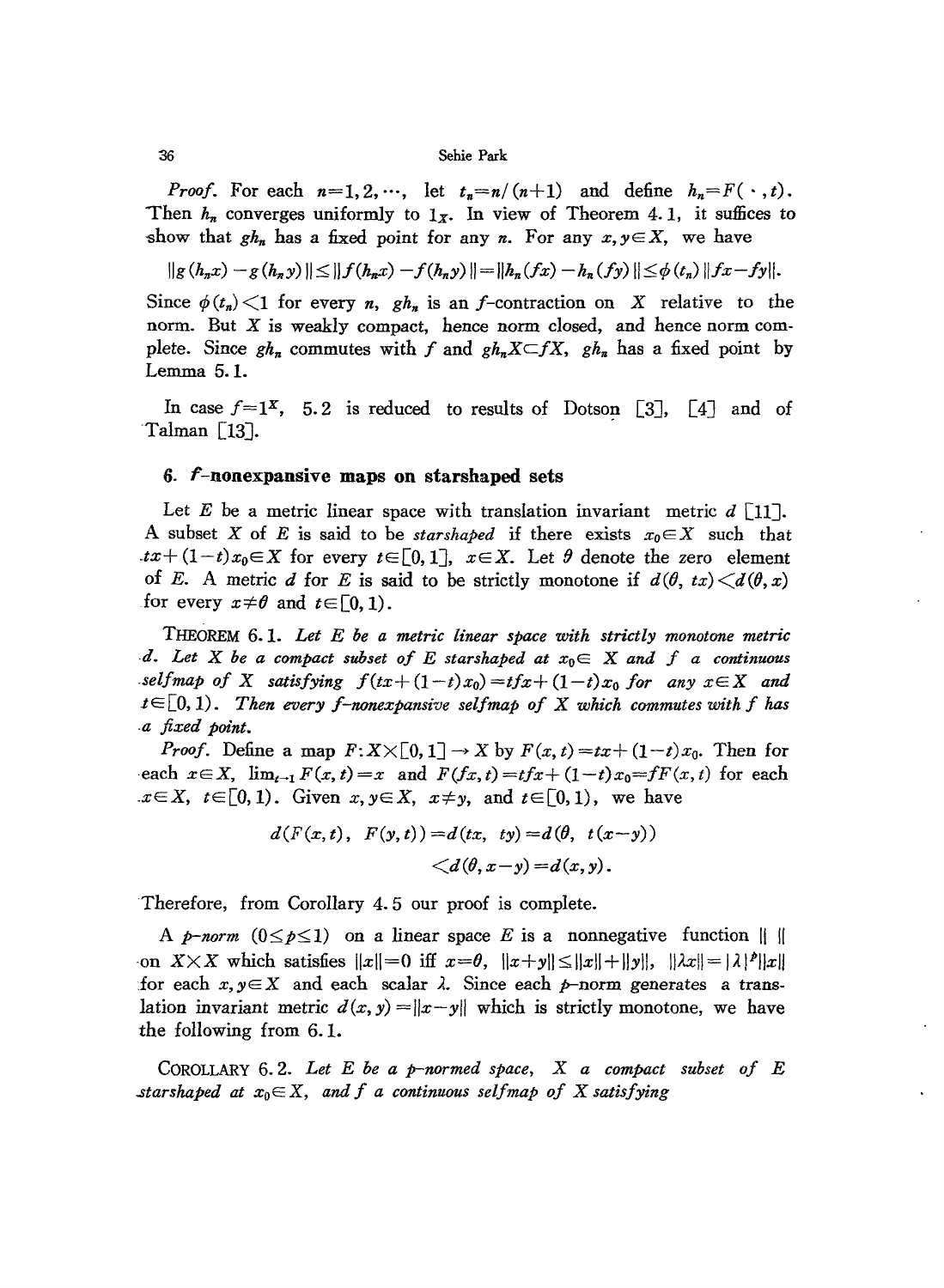$$
f(tx+(1-t)x_0) = tfx+(1-t)x_0
$$

*for* any  $x \in X$  and  $t \in [0, 1)$ . Then every *f*-nonexpansive selfmap of X which *commutes with f has a fixed point.*

In case where  $d$  is not strictly monotone, we have the following.

THEOREM 6.3. Let E be a metric linear space, and suppose that  $d(\theta, tx)$  $d(\theta, x)$  whenever  $|t| \leq 1$ . Let X be a compact subset of E starshaped at  $x_0 \in$ X and f a continuous selfmap of X satisfying  $f(tx+(1-t)x_0)=tfx+(1-t)x_0$ *for* any  $x \in X$  and  $t \in [0, 1)$ . If a selfmap g of X commutes with f on X and satisfies  $d(tgx, tgy) \leq d(tfx, tfy)$  for any  $x, y \in X$  and  $t \in [0,1]$ , then g has *a fixed point.*

*Proof.* The function  $\rho(x, y) = \int_0^1 d(tx, ty) dt$  *is* an equivalent metric on X. Since g is nonexpansive with respect to  $\rho$ , the result follows from 6.1.

In case  $f=1_x$ , 6.1, 6.2 and 6.3 are reduced to results of Guseman-Peters [7J.

## References

- 1. K. Baron and J. Matkowski, *A fixed point theorem for non-3xpansive mappings on compact metric spaces,* Pub!. Inst. Math. (Beograd) (N. S.) 15(29) (1973), 25-26. MR 49 #3878-
- 2. D. W. Boyd and J. S. W. Wong, *On nonlinear contractions,* Proc. Amer. Math. Soc. 20 (1969), 458-464. MR 39 #916.
- 3. W. G. Dotson, Jr., *Fixed point theorems for nonexpansive mappings on star-shaped subsets of Banach spaces,* J. London Math. Soc. (2)4 (1971/72), 408-410. M R 45 #5837.
- 4. , *On fixed points of nonexpansive mappings in nonconvex sets,* Proc Amer. Math. Soc. 38 (1973), 155-156. MR 47 #2446.
- 5. M. Edelstein, *On fixed and periodic points under contractive mappings,* ]. London Math. Soc. 37 (1972), 74-79. MR 24 #A2936.
- 6. , *On nonexpansive mappings,* Proc. Amer. Math. Soc. 15(1964), 689-695. MR 29 # 2780.
- '7. L. F. Guseman, Jr. and B. C. Peters, Jr., *Nonexpansive mappings on compact subsets on compact subsets of metric linear spaces,* Proc. Amer. Math. Soc. 47 (1975), 383-386. MR 50 #5558-
- 8. G. Jungck, *Commuting mappings and fixed points,* Amer. Math. Monthly, 83 (1976), 261-263.
- 9. S. Park, *Fixed points of f-contractive maps,* Rocky Mountain J. of Math. 8 (19 78), 743-750.
- 10. E. Rakotch, *A note on contractive mappings,* Proc. Amer. Math. Soc. 13 (1962). 459-465. MR 26 # 5555.